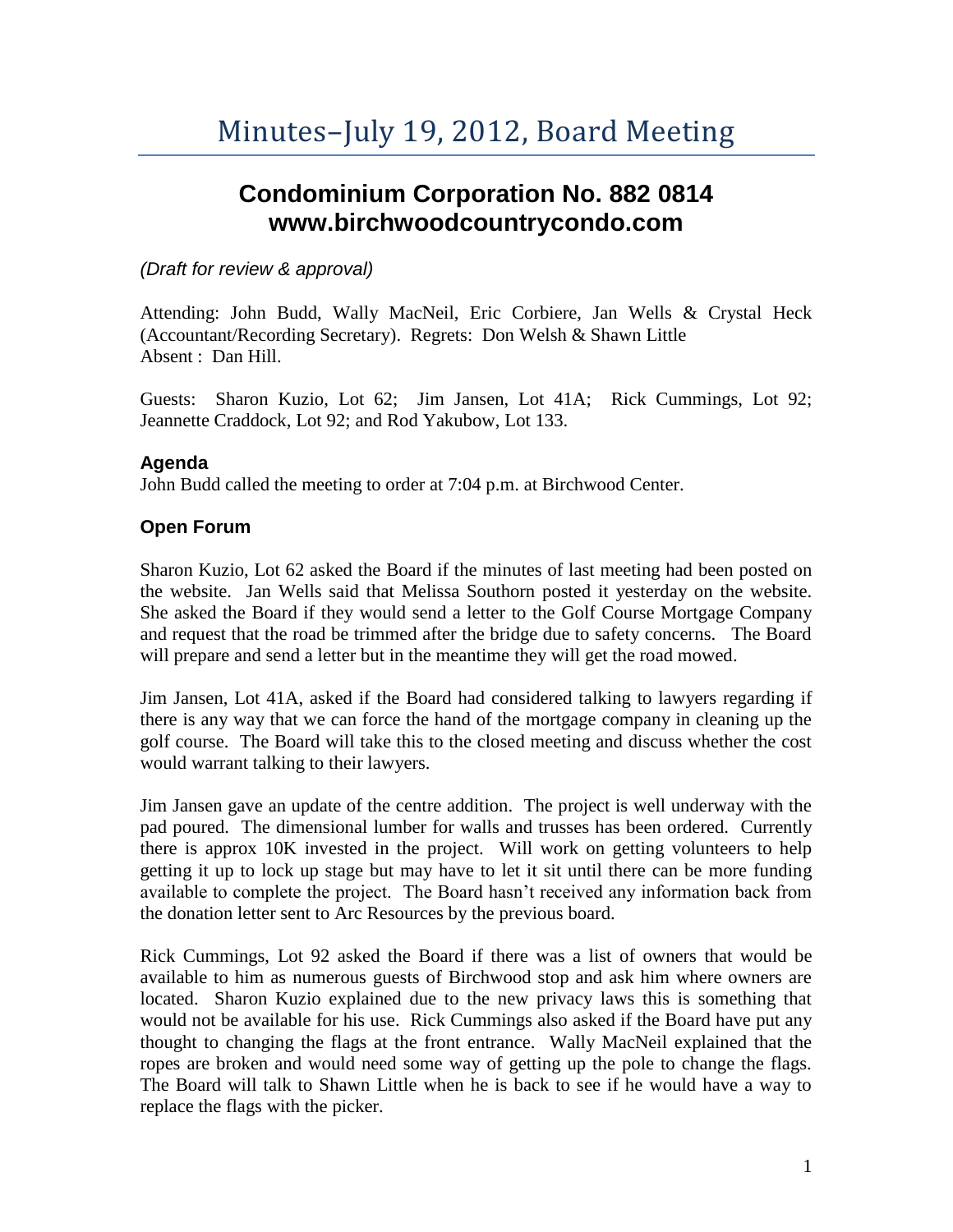The open forum was completed at 7:25 p.m.

## **Board Portion of Meeting**

John Budd called the Board portion of the meeting to order at 7:30 p.m. Wally MacNeil moved that the June 21, 2012, meeting minutes be accepted as amended, seconded by Jan Wells, carried unanimously. The amendment to the minutes was a change to show that the development permit was given to Lot 63 (Shewfelt) instead of Lot 64 as written in the minutes.

## **Water Report**

Rod Yakubow handed in his water report for filing. He noted that water usage is normal and everything is going well. Rod Yakubow also submitted invoices for additional mileage and services provided over and above his contract. Rod Yakubow used Tom Maclean's equipment but didn't know how this use of equipment is paid for. The Board will check with Larry Kuzio on how this has been dealt with in the past.

## **Site services**

Larry Kuzio submitted his written report which detailed duties provided for the month of June 21 to July 18, 2012.

Wally MacNeil has been doing some of the grading of the roads now that Larry Kuzio is recovering from surgery. Lot 96 electrical cable has been relocated by Tri-Electric. There has been some concern regarding the buildings going up on Lot 109. Eric Corbiere and Wally MacNeil will stop by and confirm what is going on with the buildings. Wally MacNeil requested of Crystal Heck to provide him with the cost to date of grass cutting. (Cost for May was \$805.00 and June mowing was \$2732.50)

Eric Corbiere has been looking at purchasing a new camera for near the dumpster. He is looking for a camera that will take a picture once every 10 seconds. He found one that takes a picture once every 13 seconds that is \$100.00. He will keep looking to find something that will work favorably for taking pictures. The Board will also look at the legalities of placing a sign near the dumpster. Eric Corbiere volunteered to go and speak to owners of Lot 120 regarding the state of the yard. Alternating days for watering of the lawn currently isn't in effect. The Board will notify owners if this changes by the notice board.

## **Treasurer**

Jan Wells provided the board with an update on the Bylaw responses. To date we have received 41% of responses back. Most of the responses came back with the 2013 condo fees and we expect that there will be more envelopes this week. Jan Wells will contact Peter Tadman next week to decide on how to approach a phone call fan out to owners that haven't responded. The Board would appreciate that all owners get their bylaw responses in to the board ASAP.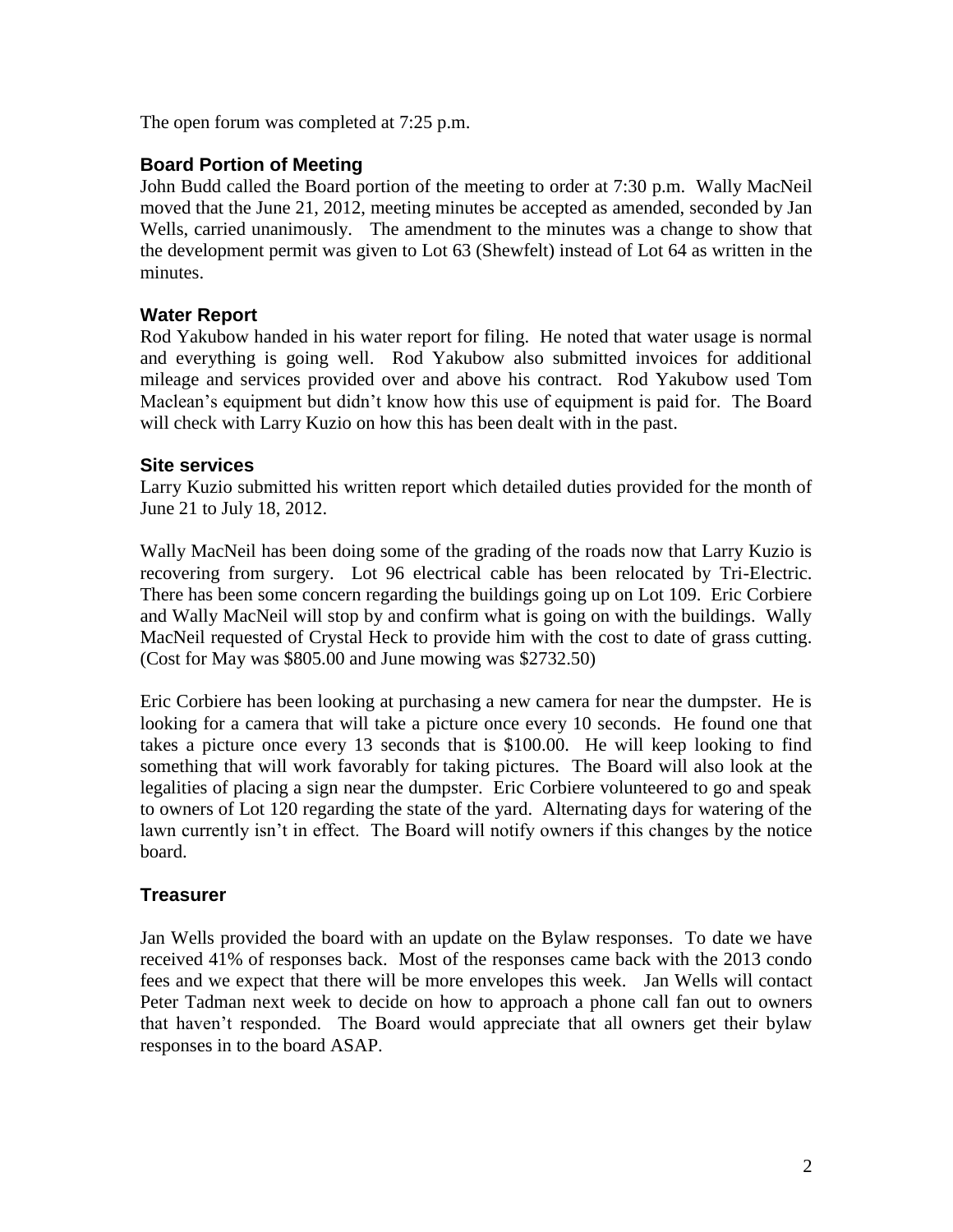## **Financial Report**

April and May 2012 financial reports were submitted to the Board as information. June's financial statements will be provided for next meeting so ensure that all last year's costs are included. Crystal Heck will provide the Board a listing of all outstanding receivable by way of email.

## **Old Business**

Jan Wells confirmed that the Lindale Community Hall has been booked for the AGM in June 2013.

Crystal Heck confirmed that Lot 9 wasn't in arrears and the account has been updated.

The Board has done some investigating regarding the changing of the planks on the bridge. They have checked with the Brazeau County as well as an engineer out of Calgary. The Engineer reassured the Board that the structure would not be affected if the planks were replaced. Wally MacNeil will look into the type of planks that are currently on the bridge and order some new planks.

Jan Wells purchased a laser printer for the centre.

Playground inspections – Shawn Little has the letter ready to go to the inspector.

The Board discussed the letter received by Rod Yakobow regarding moving the power box located on his property currently in the middle of the driveway. John Budd will have Jerry Wells look at the project and see what it will cost and determine whether this cost is something the Board will cover.

## **New Business**

Confirmation of the Silver Septic Service GST calculation is \$47.50 per pump out  $(\$45.24 + 2.26$  GST) Roy Silver asked the Board if he could get a list of owners but due to the privacy act we cannot provide this to him.

There were some concerns that the range has decreased on the gate controls. Wally MacNeil looked in the box but could not find why this seems to be affected.

## **Other Business**

Nothing currently to report.

## **Correspondence**

For filing: Letter from Witten LLP regarding the change to the price on lot 113 which is currently in foreclosure and letter received from an owner regarding a dog at large situation with the dog owners written response. The Board felt that it is not their place to negotiate for owners and this situation would need to be solved with an Animal enforcement officer.